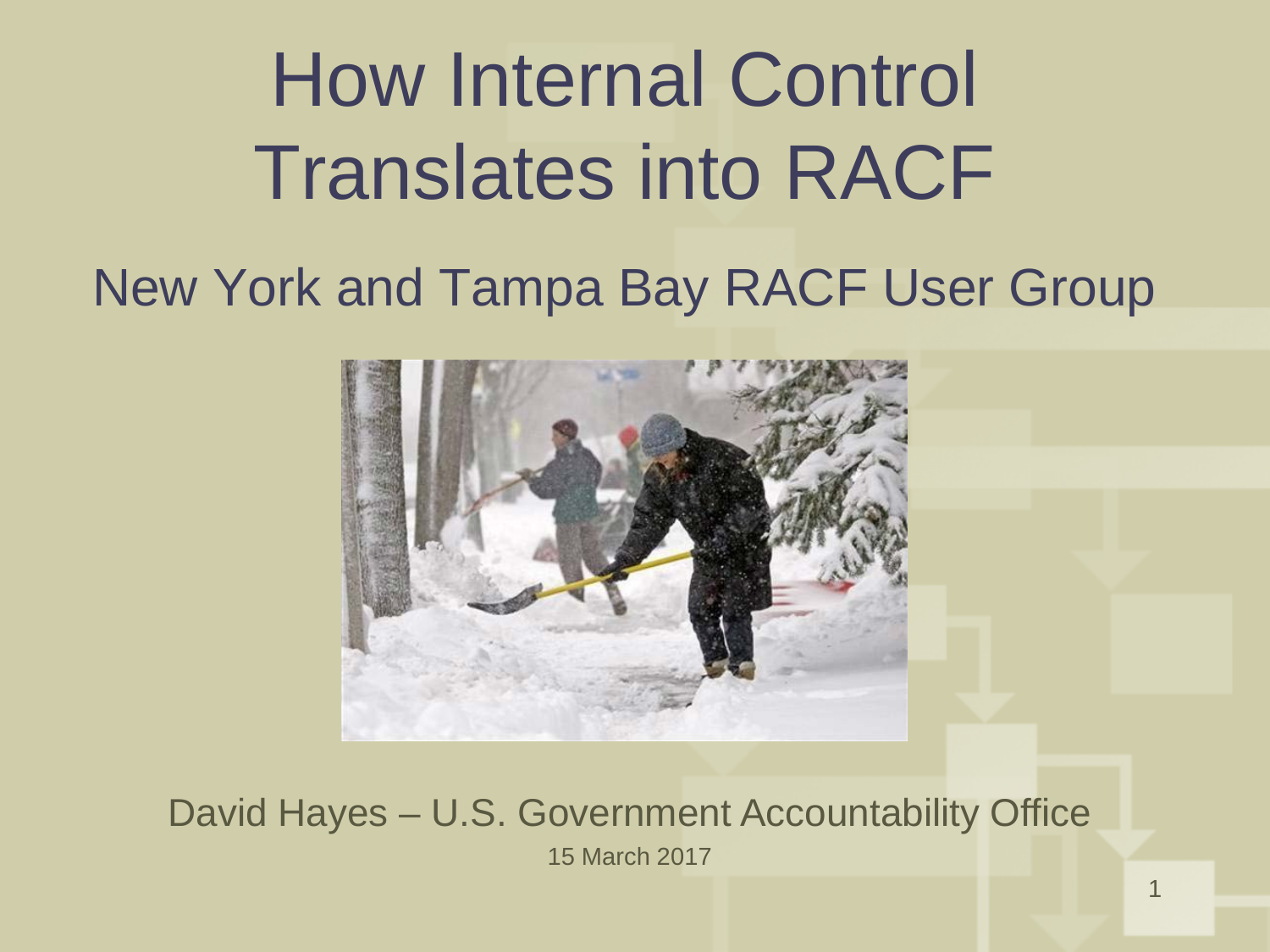# **Speaker Introduction**

David Hayes is an information systems auditor with the US Government Accountability Office. His work primarily supports assessments of internal control over financial reporting in the context of information systems.

The opinions expressed in this presentation are David's and do not necessarily reflect the views of the US Government Accountability Offi[ce.](http://www.share.org/Evaluation)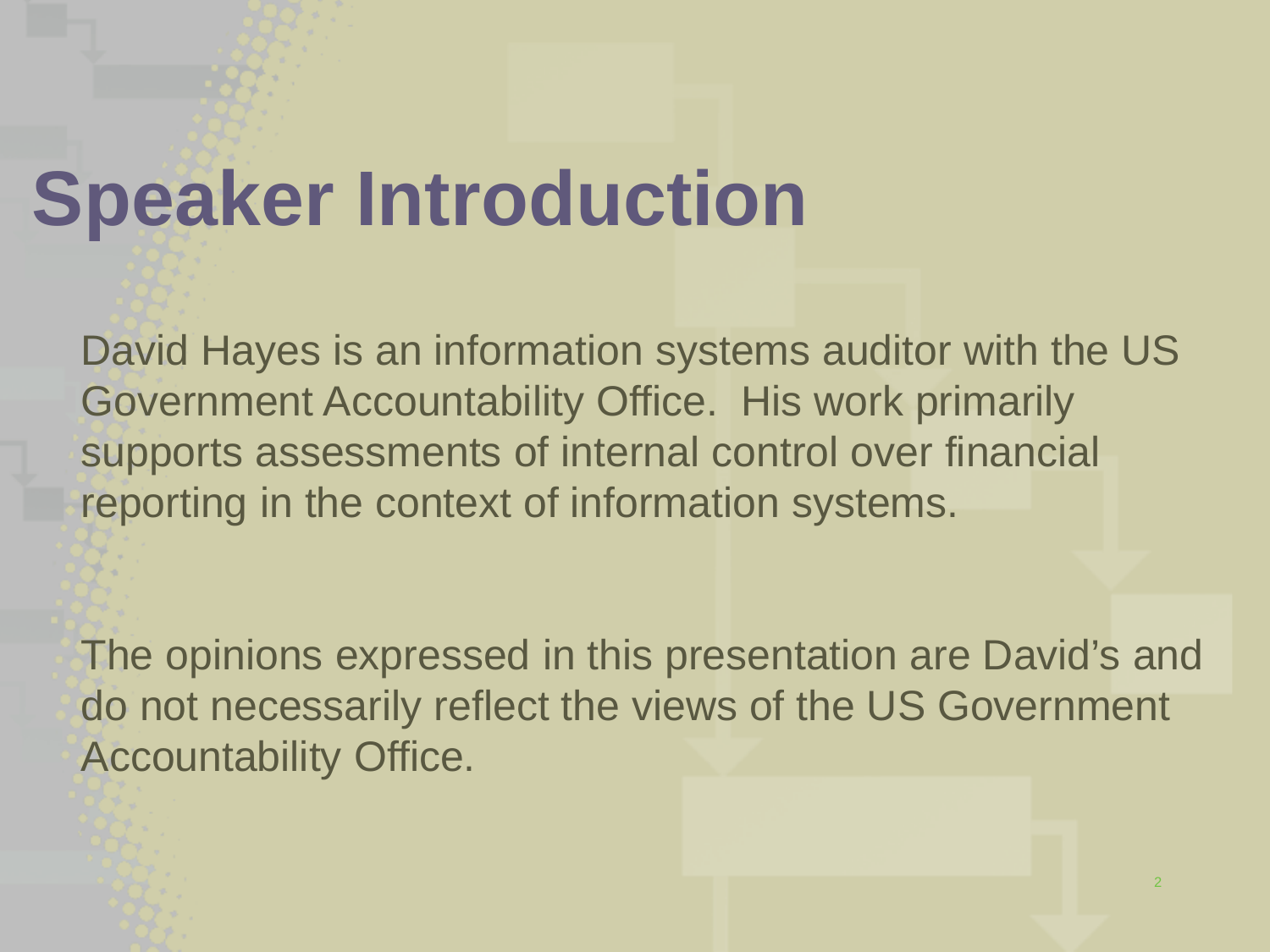# **Internal Control – A Process**

Five Elements of Internal Control:

Do

- 1. Control Environment the organization's values and goals set and demonstrated by the senior leaders
- 2. Communication dissemination of the organization's goals, control objectives and policies
- 3. Assessing and Managing Risk identify assets and threats and establishing quantified risk management policies
- 4. Control Activities probably much of what you do at work

5. Monitoring – measuring how #4 is satisfying #2 Loop until OutofBusiness() or Retirement(!) 333 and 34 and 35 and 35 and 35 and 35 and 35 and 35 and 35 and 35 and 35 and 35 and 35 and 35 and 35 and 35 and 35 and 35 and 35 and 35 and 35 and 35 and 35 and 35 and 35 and 35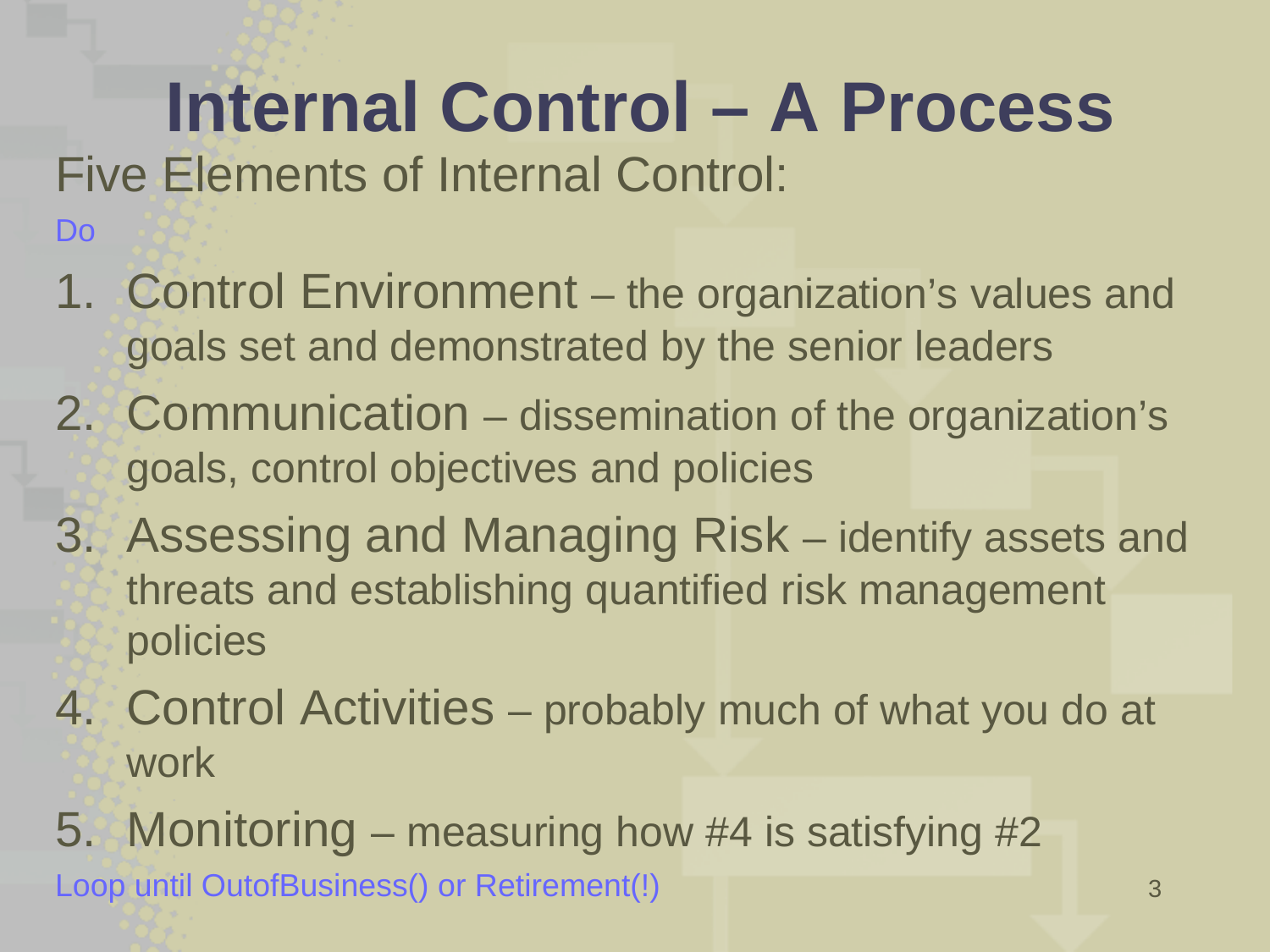# **Controls – Focus On Financial Reporting**

Controls over financial reporting will involve your organization's assertions over the following:

- Accuracy recorded transactions are reflected correctly in financial statements
- Prevention and Detection of Errors (including fraud) – initial data entry and subsequent processing/reporting
- Existence recorded transactions happened and relate to the entity
- Completeness all transactions are included in financial reporting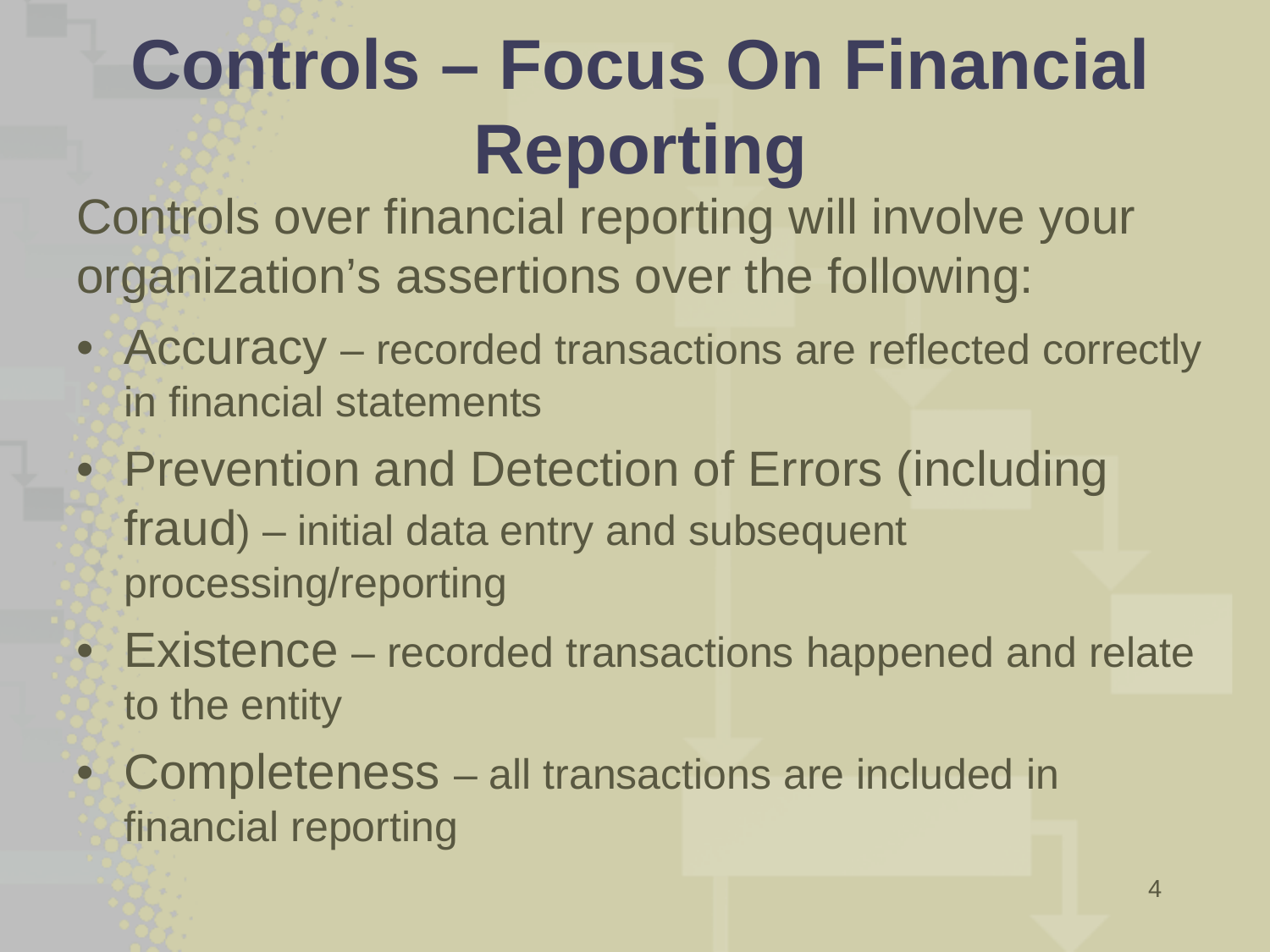# **Accuracy Controls Over Financial Reporting in Systems**

- Financial application components are strongly protected from out-of-process changes – supporting management's assertion that processing is repeatable (this enables the auditors to test samples of transactions)
- Controls clearly divide access between financial data that are used for reconciliations whenever possible
- Any type of privileged access (application or system level) is tightly controlled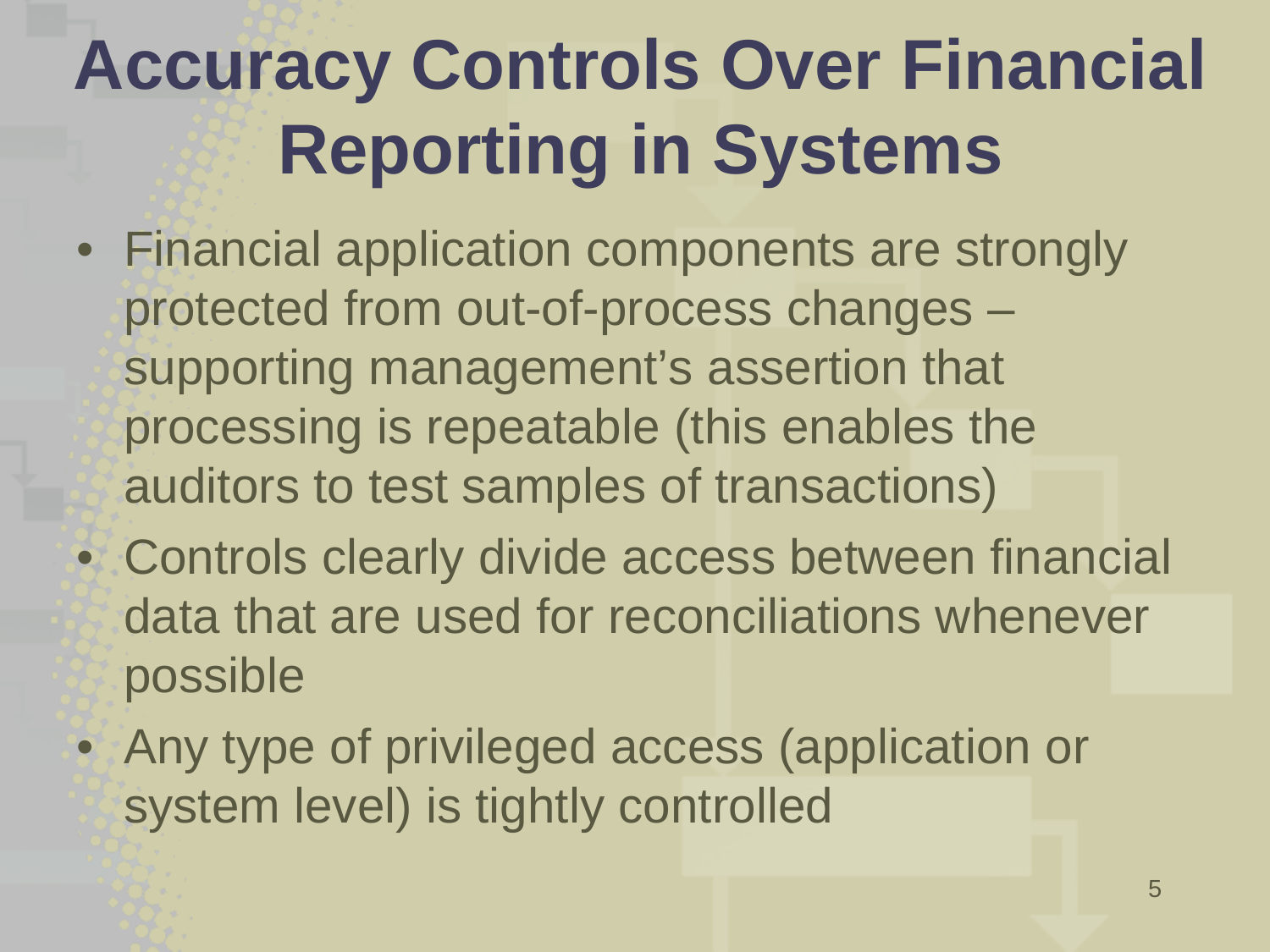#### **Prevention and Detection of Errors**

- Master data and transaction data are clearly labeled and subject to different levels of access and detection controls
- Access controls are carefully designed and implemented to divide incompatible duties (application and administrative level)
- Granular detective controls are actively implemented – patterns of potentially anomalous activity are detectable
- System owners actively create processes involving dual controls to prevent an individual from creating errors **6**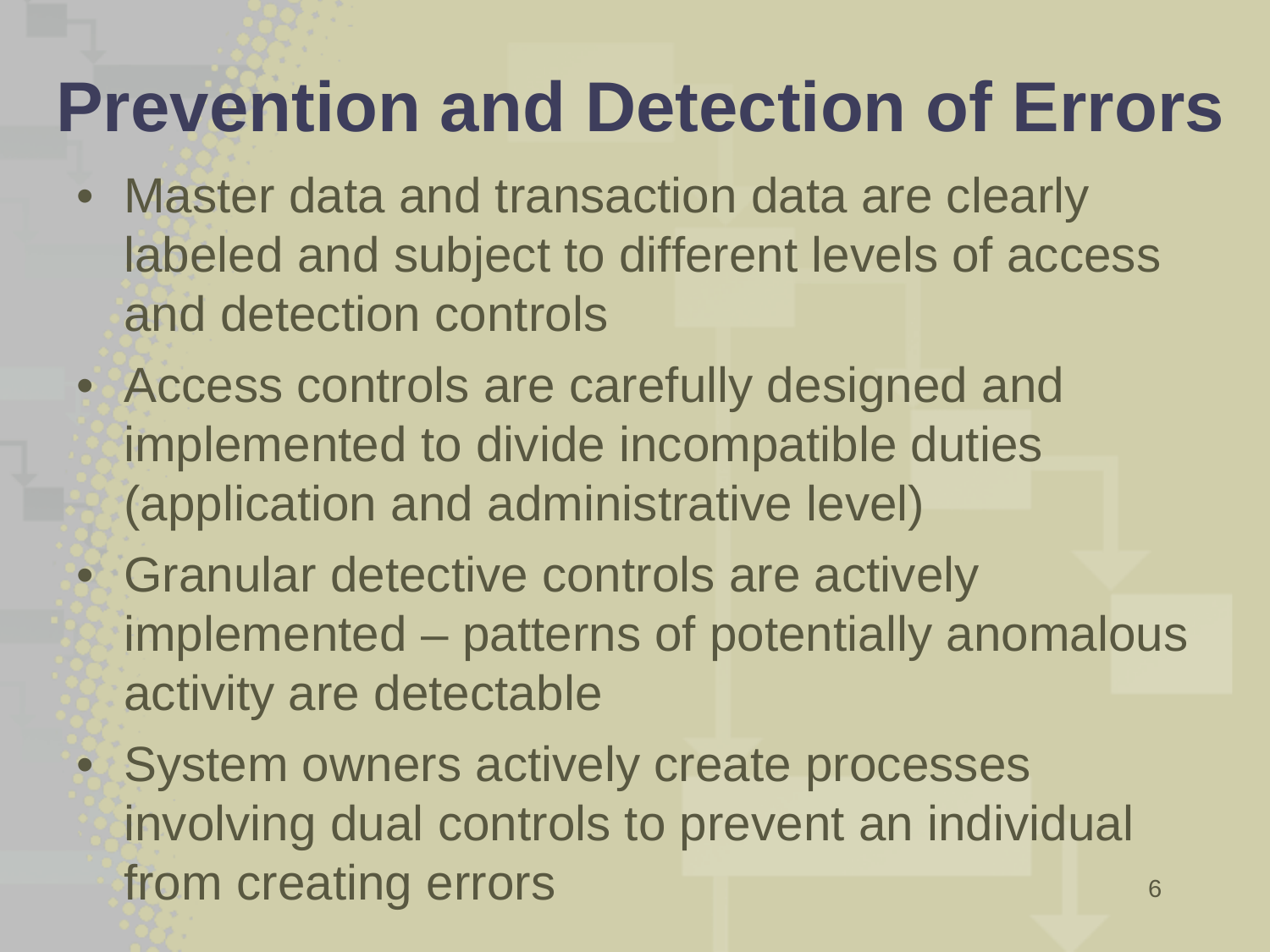#### **Existence Controls**

- Business logic creates process flows that force multiple individuals to create purchase/financial transaction requests, approve those requests, process the acceptance of the good/service delivered and make the resulting accounting entry
- RACF must be configured to robustly support keeping access to process flows divided between individuals (segregation of incompatible functions and dual controls)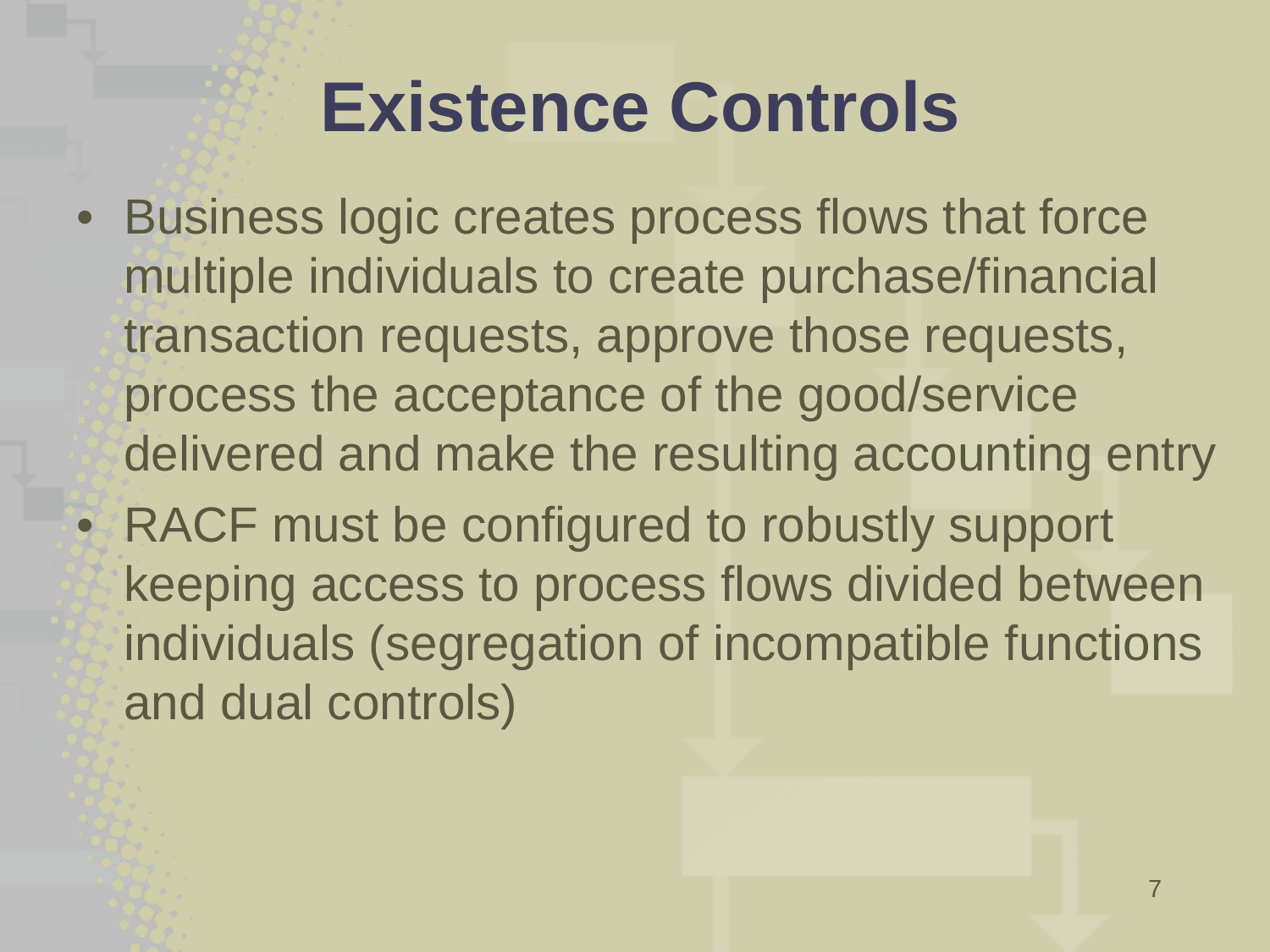#### **Completeness Controls**

- Providing a level of certainty that all financial transactions are included in financial reporting is one of the most difficult accounting assertions to support
- Any level of data access that creates the potential for alteration of data outside of the normal business processes must be tightly controlled
- Logging that allows for positive assurance that out-of-process access to data DID NOT occur over specific time periods is very valuable